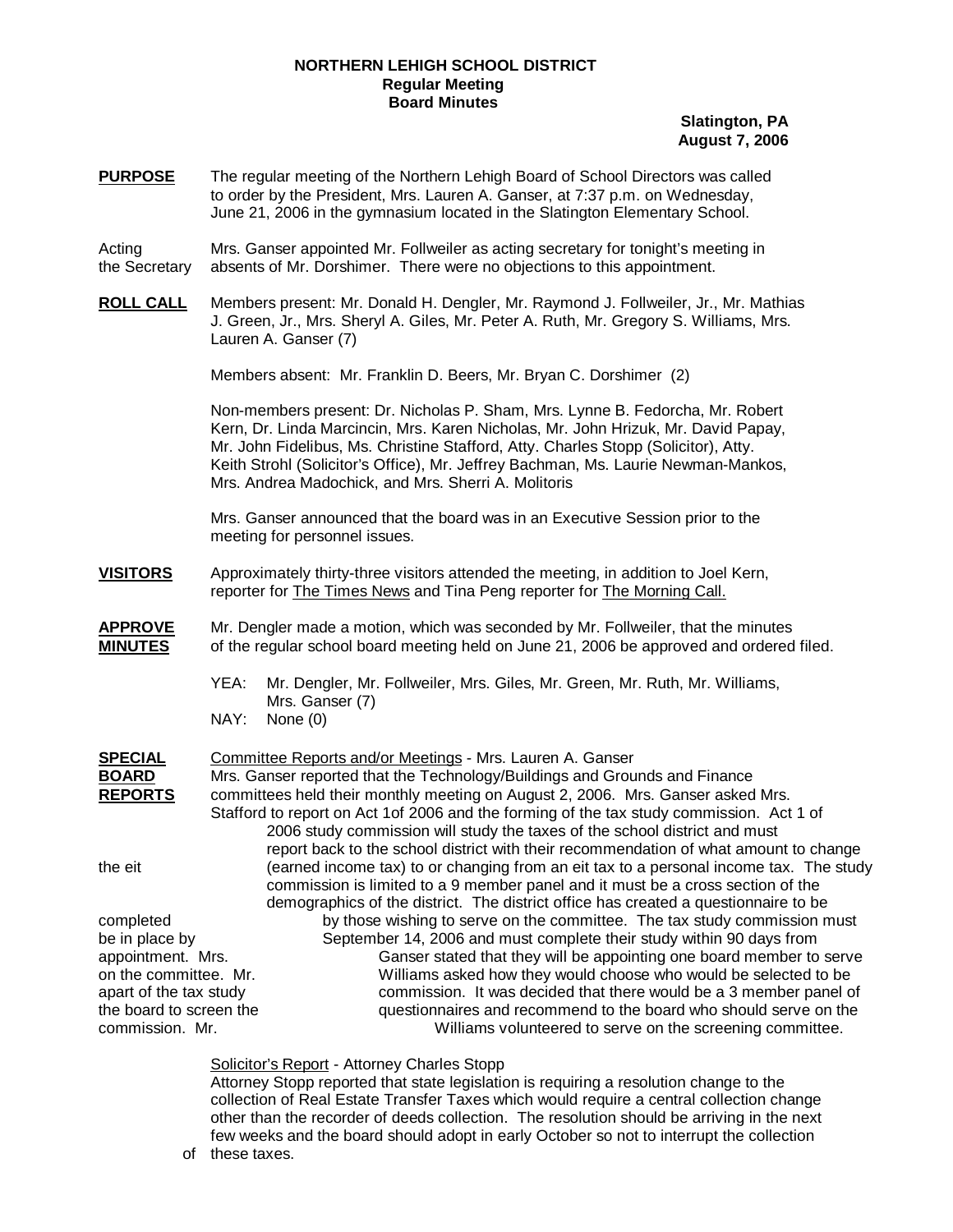| <b>SPECIAL</b><br><b>BOARD</b><br><b>REPORTS</b><br>(cont.)<br>to | Federal and Other Programs Update - Mrs. Lynne B. Fedorcha<br>Mrs. Fedorcha submitted a report to the board on the Adequate Yearly Progress (AYP) of our<br>schools. She reported that the high school was in warning last year for math and this year they<br>exceeded the 45% target for advance or proficient students (set by the state) by achieving<br>proficient or advance for 64% of their students. She handed out the report this week for them<br>review and will discuss it in more detail at the next board meeting. |                                                                                                                                                                                                                                                                         |  |  |  |  |
|-------------------------------------------------------------------|------------------------------------------------------------------------------------------------------------------------------------------------------------------------------------------------------------------------------------------------------------------------------------------------------------------------------------------------------------------------------------------------------------------------------------------------------------------------------------------------------------------------------------|-------------------------------------------------------------------------------------------------------------------------------------------------------------------------------------------------------------------------------------------------------------------------|--|--|--|--|
|                                                                   |                                                                                                                                                                                                                                                                                                                                                                                                                                                                                                                                    | Superintendent's Report - Dr. Nicholas P. Sham, Sr.                                                                                                                                                                                                                     |  |  |  |  |
|                                                                   |                                                                                                                                                                                                                                                                                                                                                                                                                                                                                                                                    | Dr. Sham reminded the board that interviews for the high school principal and assistant<br>principal positions will take place on August 8 and asked the board to set aside the dates of<br>August 14 <sup>th</sup> & 15 <sup>th</sup> for business manager interviews. |  |  |  |  |
|                                                                   | school building.                                                                                                                                                                                                                                                                                                                                                                                                                                                                                                                   | The Education Foundation received a grant for \$10,000 from Senator Rhoades for the<br>building and equipment needed for the addition of the new Science Lab at the high                                                                                                |  |  |  |  |
|                                                                   | any time.                                                                                                                                                                                                                                                                                                                                                                                                                                                                                                                          | He reminded the board that the organizational chart is on the agenda for approval tonight<br>but that they should take into consideration this is a working document that can change at                                                                                 |  |  |  |  |
|                                                                   | If board members are interested in participating in the interview process for principal,<br>assistant principal or business manager positions please let Mrs. Molitoris know.                                                                                                                                                                                                                                                                                                                                                      |                                                                                                                                                                                                                                                                         |  |  |  |  |
| <u>PERSONNEL</u>                                                  |                                                                                                                                                                                                                                                                                                                                                                                                                                                                                                                                    | Mr. Green made a motion, which was seconded by Mr. Dengler, that the Board<br>of Education approves the following personnel items:                                                                                                                                      |  |  |  |  |
| <b>PUBLIC</b><br><b>COMMENT</b>                                   | Mr. Delong asked about the co-curricular appointments and asked if debate team has<br>been cut from the budget and no longer a part of the co-curricular activities. Dr. Sham<br>reported that this was probably just an oversight and that it has not been cut from the budget.                                                                                                                                                                                                                                                   |                                                                                                                                                                                                                                                                         |  |  |  |  |
| Nomination<br>for<br>Appointment -                                | Donald Allen<br>Assignment:                                                                                                                                                                                                                                                                                                                                                                                                                                                                                                        | Assistant High School/Middle School Transition Principal,<br>replacing John Fidelibus who has resigned.                                                                                                                                                                 |  |  |  |  |
| Administrative                                                    | Salary:<br><b>Effective Date:</b>                                                                                                                                                                                                                                                                                                                                                                                                                                                                                                  | \$63,000<br>Upon Release of Current School District                                                                                                                                                                                                                     |  |  |  |  |
|                                                                   | <b>Greg Derr</b><br>Assignment:                                                                                                                                                                                                                                                                                                                                                                                                                                                                                                    | Director of Buildings/Grounds and Transportation, replacing<br>Brian Geiger who has resigned.                                                                                                                                                                           |  |  |  |  |
|                                                                   | Salary:<br><b>Effective Date:</b>                                                                                                                                                                                                                                                                                                                                                                                                                                                                                                  | \$52,000*<br>Upon Release of Current School District                                                                                                                                                                                                                    |  |  |  |  |
|                                                                   | of up to \$55,000.                                                                                                                                                                                                                                                                                                                                                                                                                                                                                                                 | *The above salary is for a 6 month probationary period at which time, and with a<br>satisfactory evaluation, the salary will increase by up to \$3,000 to a tentative yearly salary                                                                                     |  |  |  |  |
| Professional                                                      | Lori Wolfe<br>Assignment:                                                                                                                                                                                                                                                                                                                                                                                                                                                                                                          | <b>Professional Employee</b><br>Computer Basics/Keyboard Fundamentals Teacher - Middle                                                                                                                                                                                  |  |  |  |  |
|                                                                   | Salary:                                                                                                                                                                                                                                                                                                                                                                                                                                                                                                                            | School replacing Carol Dorward who retired.<br>\$42,500* (Step 7 Masters on the 2005-2006 CBA Salary<br>Schedule)                                                                                                                                                       |  |  |  |  |
|                                                                   | <b>Effective Date:</b>                                                                                                                                                                                                                                                                                                                                                                                                                                                                                                             | August 23, 2006                                                                                                                                                                                                                                                         |  |  |  |  |
|                                                                   | <b>Sherly Hegedus</b><br>Assignment:                                                                                                                                                                                                                                                                                                                                                                                                                                                                                               | <b>Temporary Professional Employee</b><br>Title I Reading Teacher - Peters Elementary replacing Denise<br>Papay who was administratively transferred to Kindergarten.                                                                                                   |  |  |  |  |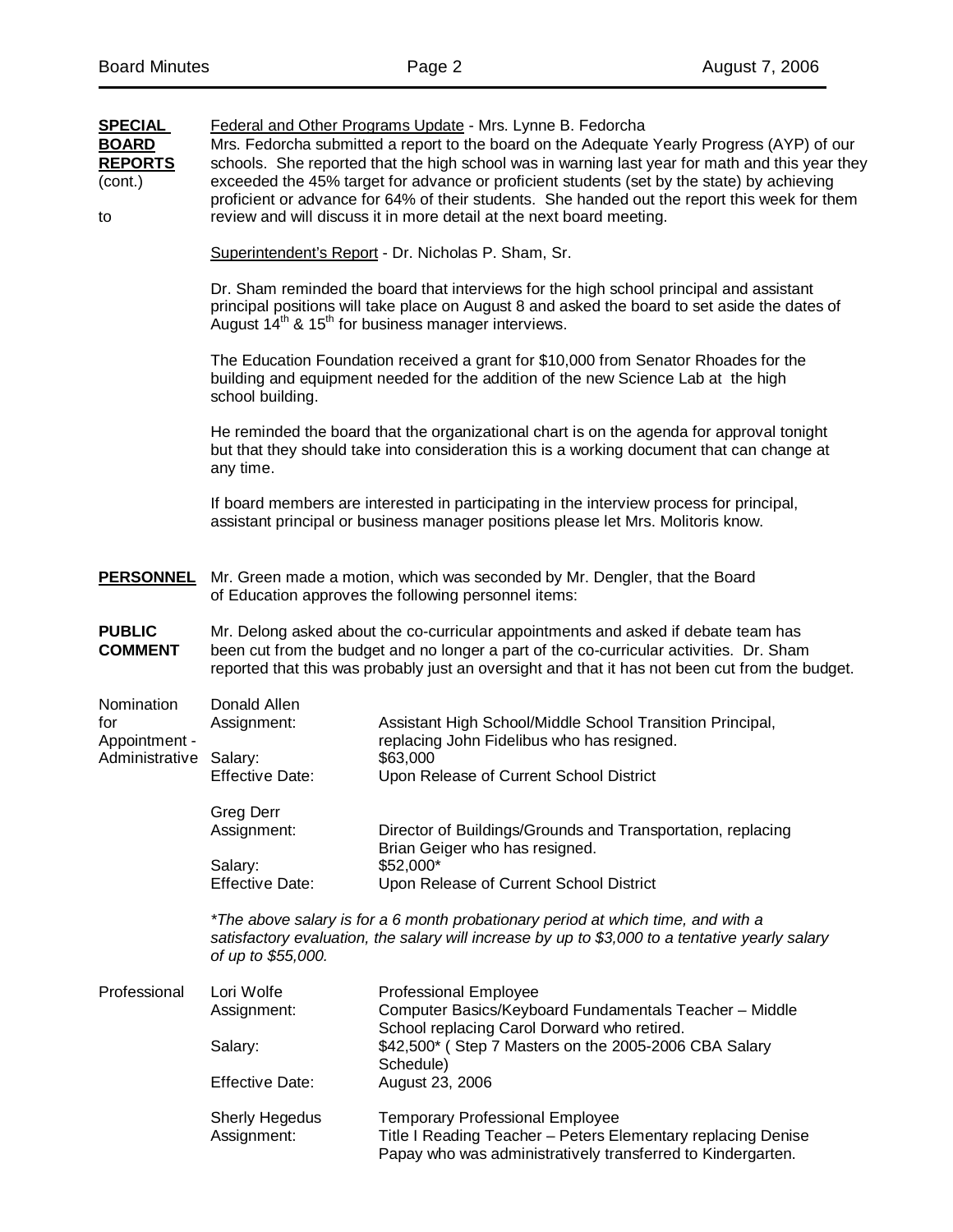|                                     | Salary:                                     | \$39,500* (Step 1 Masters on the 2005-2006 CBA Salary<br>Schedule)                                                                                                                        |  |  |  |  |
|-------------------------------------|---------------------------------------------|-------------------------------------------------------------------------------------------------------------------------------------------------------------------------------------------|--|--|--|--|
| <b>PERSONNEL</b>                    | <b>Effective Date:</b>                      | August 23, 2006                                                                                                                                                                           |  |  |  |  |
| (cont.)                             | Jamie Hillegass**<br>Assignment:            | <b>Temporary Professional Employee</b><br>High School Family and Consumer Science, replacing                                                                                              |  |  |  |  |
|                                     | Salary:                                     | Jessica Claycomb who resigned.<br>\$38,000* (Step 1 Bachelors on the 2005-2006 CBA                                                                                                        |  |  |  |  |
|                                     | Effective:                                  | Salary Schedule)<br>August 23, 2006                                                                                                                                                       |  |  |  |  |
| Temporary<br>Vacancy<br>Replacement | Kristin Hubbs<br>Assignment:                | <b>Temporary Vacancy Replacement</b><br>Middle School Mathematics, replacing Theresa<br>Kokinda who was granted an unpaid childrearing leave<br>of absence for the 2006-2007 school year. |  |  |  |  |
|                                     | Salary:                                     | \$38,000* (Step 1 Bachelors on the 2005-2006 CBA<br>Salary Schedule)                                                                                                                      |  |  |  |  |
|                                     | Effective:<br><b>Termination Date:</b>      | August 28, 2006<br>End of 2006-2007 School Year                                                                                                                                           |  |  |  |  |
|                                     |                                             | *Last year's salary will apply until a new Collective Bargaining Agreement is approved.<br>** Pending Emergency Certification from PDE.                                                   |  |  |  |  |
| Non-<br>Professional                | Pamela Stokes*<br>Assignment:<br>Salary:    | Cafeteria Office Aide, replacing Jane Distler who retired.<br>\$9.59 Per Hour/3 1/2 - 4 Hrs. Per Day/5 Days Per Week<br>(2006-2007 Auxiliary Salary Schedule)                             |  |  |  |  |
|                                     | <b>Effective Date:</b>                      | September 5, 2006                                                                                                                                                                         |  |  |  |  |
| Non-<br>Professional                | Kathleen Reese*<br>Assignment:              | High School Learning Support Aide, replacing Kathy Leadbetter                                                                                                                             |  |  |  |  |
|                                     | Salary:                                     | who resigned.<br>\$9.59 Per Hour/6 1/2 Hrs. Per Day/5 Days Per Week<br>(2006-2007 ESSA Agreement)                                                                                         |  |  |  |  |
|                                     | <b>Effective Date:</b>                      | September 5, 2006                                                                                                                                                                         |  |  |  |  |
|                                     | Sharon Harvey*<br>Assignment:<br>Salary:    | Slatington Elementary School Personal Care Assistant<br>\$9.59 Per Hour/6 1/2 Hrs. Per Day/5 Days Per Week                                                                                |  |  |  |  |
|                                     | <b>Effective Date:</b>                      | (2006-2007 ESSA Agreement)<br>September 5, 2006 and will terminate if student no longer<br>resides in district.                                                                           |  |  |  |  |
|                                     | Debra Knerr*                                |                                                                                                                                                                                           |  |  |  |  |
|                                     | Assignment:                                 | Middle School Cafeteria/Hall Monitor Aide, replacing Kathleen<br>Heiser who was administratively transferred.                                                                             |  |  |  |  |
|                                     | Salary:                                     | \$9.59 Per Hour/3 Hrs. Per Day/5 Days Per Week<br>(2006-2007 ESSA Agreement)                                                                                                              |  |  |  |  |
|                                     | <b>Effective Date:</b><br>September 5, 2006 |                                                                                                                                                                                           |  |  |  |  |
|                                     | *60-Day Probationary Period                 |                                                                                                                                                                                           |  |  |  |  |
| Administrative                      | Denise Papay                                |                                                                                                                                                                                           |  |  |  |  |
| Transfers -<br>Professional         | From:<br>To:                                | Peters Elementary Title I Reading<br>Peters Elementary Kindergarten, replacing Diane Seager<br>who was transferred to Second Grade.                                                       |  |  |  |  |
|                                     | Effective:                                  | August 1, 2006                                                                                                                                                                            |  |  |  |  |

Salary:  $$53,400^{\star}$  (no change in salary)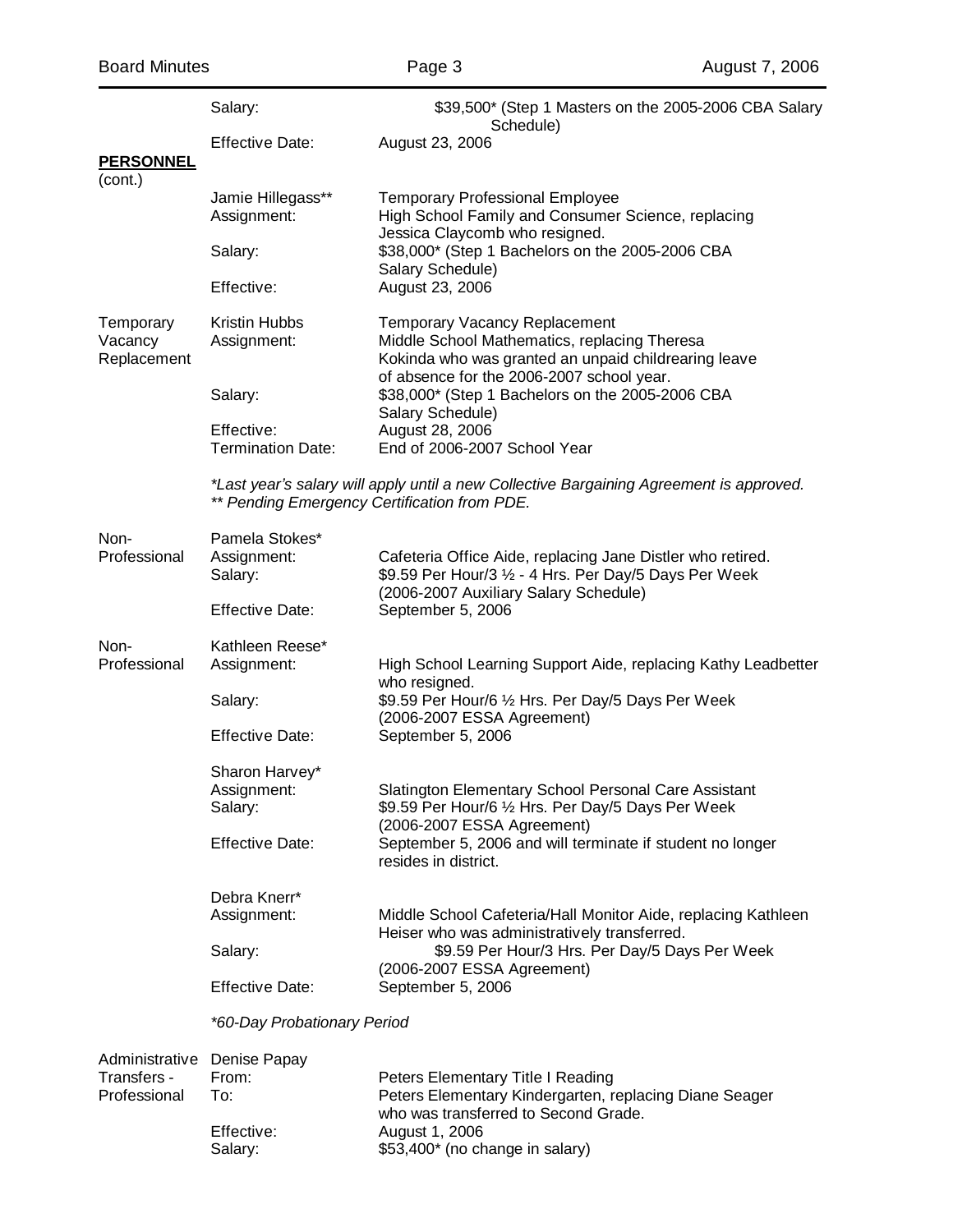# **PERSONNEL**

| (cont.)<br>Transfers -<br>Professional         | Administrative Diane Seager<br>From:<br>To:                                                                      | Peters Elementary Kindergarten<br>Peters Elementary Second Grade, replacing Jennifer<br>Schlegel who retired. |                                                              |                                        |
|------------------------------------------------|------------------------------------------------------------------------------------------------------------------|---------------------------------------------------------------------------------------------------------------|--------------------------------------------------------------|----------------------------------------|
|                                                | Effective:<br>Salary:                                                                                            | August 1, 2006<br>\$39,200* (no change in salary)                                                             |                                                              |                                        |
| Non-<br>Professional                           | Kathleen Heiser<br>From:<br>To:                                                                                  | Middle School Cafeteria/Hall Monitor Aide<br>Kern who resigned.                                               | High School Café/Library/Computer Room Aide, replacing Wendi |                                        |
|                                                | Effective:<br>Salary:                                                                                            | September 5, 2006<br>\$11.48/Per Hour (no change in salary)                                                   |                                                              |                                        |
|                                                |                                                                                                                  | *Last year's salaries will apply until a new Collective Bargaining Agreement is approved.                     |                                                              |                                        |
| Co-Curricular<br>Appointments<br>for 2006-2007 | Middle School Web Page Design Advisor<br>Middle School Intramural (Fall Net Sports)                              |                                                                                                               | Donna Marushak<br>Michelle Raber                             | $$376.06*$<br>$$751.32*$               |
|                                                | Middle School Intramural (Winter CPR)<br>Middle School Intramural (Spring Net Sports)<br>Middle School Newspaper |                                                                                                               | Michelle Raber<br>Michelle Raber<br>Catherine Farole         | $$751.32*$<br>$$751.32*$<br>$$424.57*$ |
|                                                | Middle School Student Council<br>Middle School Yearbook                                                          |                                                                                                               | Elizabeth Case<br>Susan Bowser                               | \$1,160.27<br>\$                       |
| 751.31*                                        | Middle School National Junior Honor Society                                                                      |                                                                                                               | Susan Bowser                                                 | One Half Of<br>$$386.36*$              |
|                                                | Middle School National Junior Honor Society                                                                      |                                                                                                               | Jason Graver                                                 | One Half Of<br>$$386.36*$              |
|                                                | <b>Elementary Band Director</b>                                                                                  |                                                                                                               | <b>Terry Jenkins</b>                                         | $$732.59*$                             |
|                                                | <b>Elementary Chorus</b>                                                                                         |                                                                                                               | Lora Krum                                                    | $\frac{1}{2}$<br>549.44*               |
|                                                | Senior High Band Director                                                                                        |                                                                                                               | David Carroll                                                | $$4,394.47*$                           |
|                                                | Middle School Band Director                                                                                      |                                                                                                               | David Carroll                                                | 643.09*<br>\$                          |
|                                                | Middle School Boys Basketball                                                                                    |                                                                                                               | Richard Roberts**                                            | One Half Of<br>$$2,805.00*$            |
|                                                | Middle School Boys Basketball                                                                                    |                                                                                                               | Joe Krempasky**                                              | One Half Of<br>$$2,805.00*$            |
|                                                | <b>Assistant Football Coach</b>                                                                                  |                                                                                                               | Andrew Lynn                                                  | One Half Of<br>\$4,168.66*             |
|                                                | Majorette/Band Front                                                                                             |                                                                                                               | <b>Crystal Stehly</b>                                        | \$1,928.24*                            |
|                                                | Freshman Class Advisor                                                                                           |                                                                                                               | Abby Bloss                                                   | \$<br>583.15*                          |
|                                                | Freshman Class Advisor                                                                                           |                                                                                                               | Ellen Yenser                                                 | \$<br>583.15*                          |
|                                                | Head Baseball Coach                                                                                              |                                                                                                               | Erv Prutzman                                                 | $$4,164.50*$                           |
|                                                | <b>Assistant Baseball Coach</b>                                                                                  |                                                                                                               | <b>Steve Hluschak</b>                                        | \$2,707.65*                            |
|                                                | JV Baseball Coach                                                                                                |                                                                                                               | Greg King                                                    | \$2,707.65*                            |
|                                                | Sr. High Fall Intramural - Basketball                                                                            |                                                                                                               | <b>Richard Oertner</b>                                       | \$<br>751.32*                          |
|                                                | <b>Head Track Coach</b>                                                                                          |                                                                                                               | <b>Bryan Geist</b>                                           | $$4,164.50*$                           |
|                                                | <b>Assistant Track Coach</b>                                                                                     |                                                                                                               | Michael Bonner                                               | \$2,707.65*                            |
|                                                | <b>Assistant Track Coach</b>                                                                                     |                                                                                                               | Michael Lehtonen                                             | \$2,707.65*                            |
|                                                | <b>Assistant Track Coach</b>                                                                                     |                                                                                                               | David Oertner                                                | \$2,707.65*                            |
|                                                | <b>Assistant Track Coach</b>                                                                                     |                                                                                                               | Douglas Reynolds                                             | \$2,707.65*                            |
|                                                | <b>Head Softball Coach</b>                                                                                       |                                                                                                               | James Yadush                                                 | $$4,164.50*$                           |
|                                                | <b>Assistant Softball Coach</b>                                                                                  |                                                                                                               | Jennifer Pinto                                               | \$2,707.65*                            |
|                                                | <b>Assistant Softball Coach</b>                                                                                  |                                                                                                               | <b>Brian Schell</b>                                          | \$2,707.65*                            |
|                                                | Head Varsity Girls' Soccer Coach                                                                                 |                                                                                                               | John Rusbarky**                                              | \$4,636.35*                            |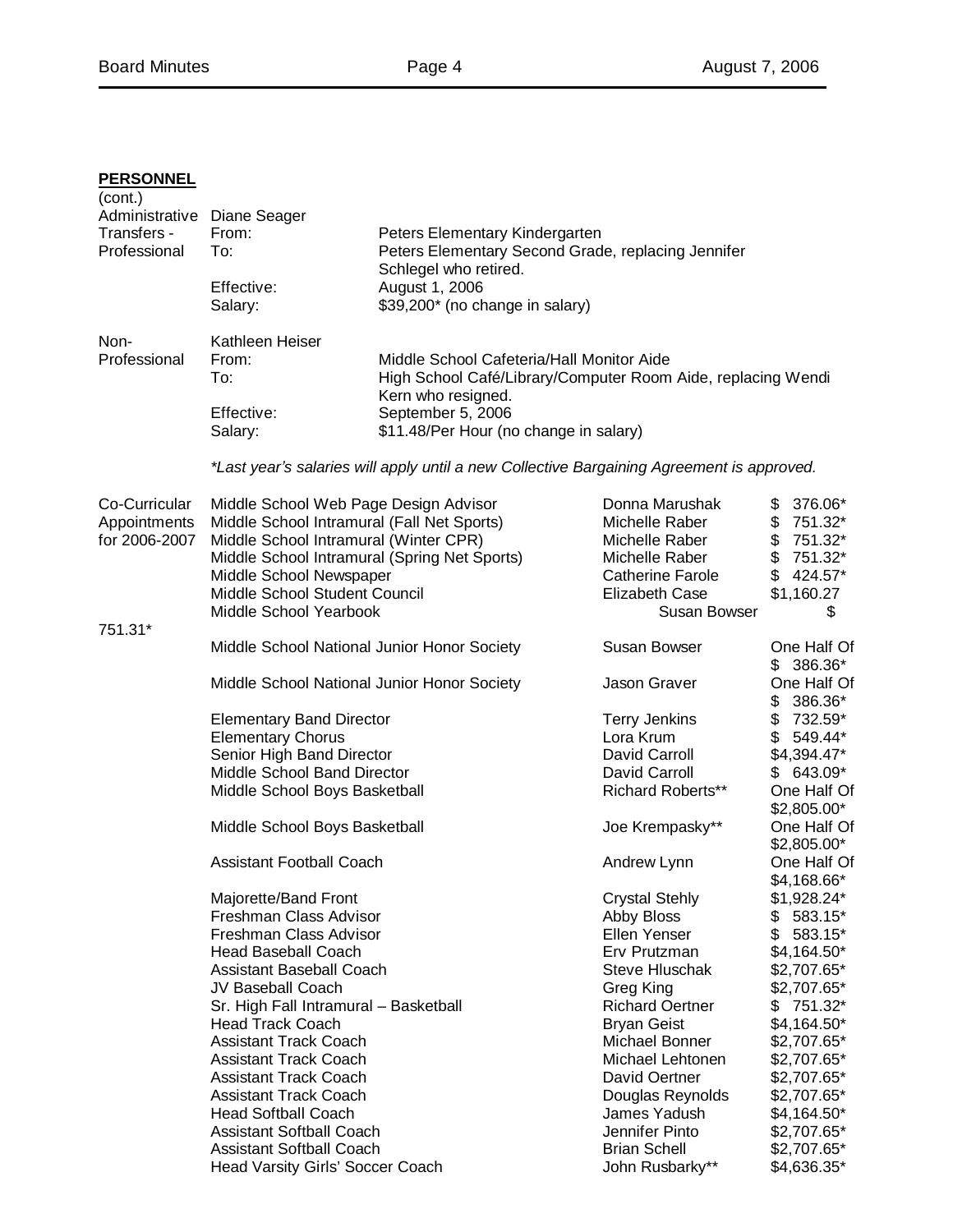|                                                                                    | <b>National Honor Society</b><br>Senior High Student Council<br>Senior Class Advisor<br>Senior High Spring Intramural - Tennis<br>Sr. High Fall Intramurals - Tennis                                                                                                                                                                                                                                                                                                                                                                                                                                                                                                                                                                                                         | Abby Bloss<br>Jonathon DeFrain<br>Renee Evans<br>Renee Evans<br>Renee Evans                                                                                           | $$458.91*$<br>\$1,928.24*<br>$$588.98$ *<br>$$751.32*$<br>$$751.32*$                                               |  |
|------------------------------------------------------------------------------------|------------------------------------------------------------------------------------------------------------------------------------------------------------------------------------------------------------------------------------------------------------------------------------------------------------------------------------------------------------------------------------------------------------------------------------------------------------------------------------------------------------------------------------------------------------------------------------------------------------------------------------------------------------------------------------------------------------------------------------------------------------------------------|-----------------------------------------------------------------------------------------------------------------------------------------------------------------------|--------------------------------------------------------------------------------------------------------------------|--|
| <b>PERSONNEL</b><br>(cont.)<br>Co-Curricular<br>Appointments<br>(cont.)<br>751.32* | Senior High Yearbook<br>Junior Class Advisor<br>Senior High Spring Intramural - Weightlifting<br>Sr. Hill Fall Intramurals - Weightlifting/Floor Tennis<br>Middle School Spring Intramurals - Weightlifting<br>Senior Class Advisor<br>Junior Class Advisor<br><b>SADD Advisor</b><br>German Exchange Club Advisor                                                                                                                                                                                                                                                                                                                                                                                                                                                           | <b>Babette Guss</b><br>Michael Hammond<br><b>Todd Herzog</b><br>Todd Herzog<br>Stephen Hluschak<br>Patricia Jones<br>Michael Lehtonen<br>Eric Schmidt<br>Lana Schmidt | \$2,236.26*<br>$$588.98$ *<br>$$751.32*$<br>$$751.32$ *<br>\$<br>$$588.98$ *<br>$$588.98$ *<br>515.15*<br>\$<br>\$ |  |
| 709.69*                                                                            | <b>Future Business Leaders Advisor</b><br>Senior High Newspaper<br>Sophomore Class Advisor<br>Sophomore Class Advisor<br>*Last year's salaries will apply until a new Collective Bargaining Agreement is approved.<br>** Pending Verification of Clearances.                                                                                                                                                                                                                                                                                                                                                                                                                                                                                                                 | Bobbi Shupp<br>Denise Turoscy<br><b>Candice Saville</b><br>Scott DeLong                                                                                               | \$515.15<br>\$1,688.90*<br>$$588.98$ *<br>$$588.98$ *                                                              |  |
| Supplemental<br>Salary<br>Schedule                                                 | Approve the Supplemental Personnel Salary Schedule for the 2006-2007 school year as<br>presented. (Attachment)                                                                                                                                                                                                                                                                                                                                                                                                                                                                                                                                                                                                                                                               |                                                                                                                                                                       |                                                                                                                    |  |
| Volunteers                                                                         | Approve the following unpaid volunteer coaches for the 2006-2007 school year:<br>Volunteer Football Coach - Terry Bowman*<br>Volunteer Softball Coach - Gary Warmkessel<br>*Pending Clearances                                                                                                                                                                                                                                                                                                                                                                                                                                                                                                                                                                               |                                                                                                                                                                       |                                                                                                                    |  |
| Resignations                                                                       | Accept the resignation of Frank Carazo from his position as Head Boys Baseball<br>coach.<br>Accept the resignation of Robert Kern from his position as High School Principal,<br>effective within 60 days from July 18, 2006 or until a replacement can be found.<br>Accept the resignation of John Fidelibus from his position as Middle School/High<br>School Transition Principal, effective 60 days from July 18, 2006 or until a replacement<br>can be found.<br>Accept the resignation of Christine Stafford from her position as Business Manager,<br>effective within 60 days from July 20, 2006 or until a replacement can be found.<br>Accept the resignation of Matthew Wehr from his position as Middle School Choral<br>Music teacher, effective July 19, 2006. |                                                                                                                                                                       |                                                                                                                    |  |
| Rescind                                                                            | Accept the resignation of Matthew Wehr from his co-curricular positions of Middle<br>School Chorus Advisor, Senior Class Play Advisor, Senior High Chorus Advisor and<br>Senior High Musical Director effective July 19, 2006.                                                                                                                                                                                                                                                                                                                                                                                                                                                                                                                                               |                                                                                                                                                                       |                                                                                                                    |  |
|                                                                                    | Approve to rescind the appointment of Mary Theresa Horvat as Middle School                                                                                                                                                                                                                                                                                                                                                                                                                                                                                                                                                                                                                                                                                                   |                                                                                                                                                                       |                                                                                                                    |  |

Appointment Temporary Vacancy Replacement Mathematics teacher for the 2006-2007 school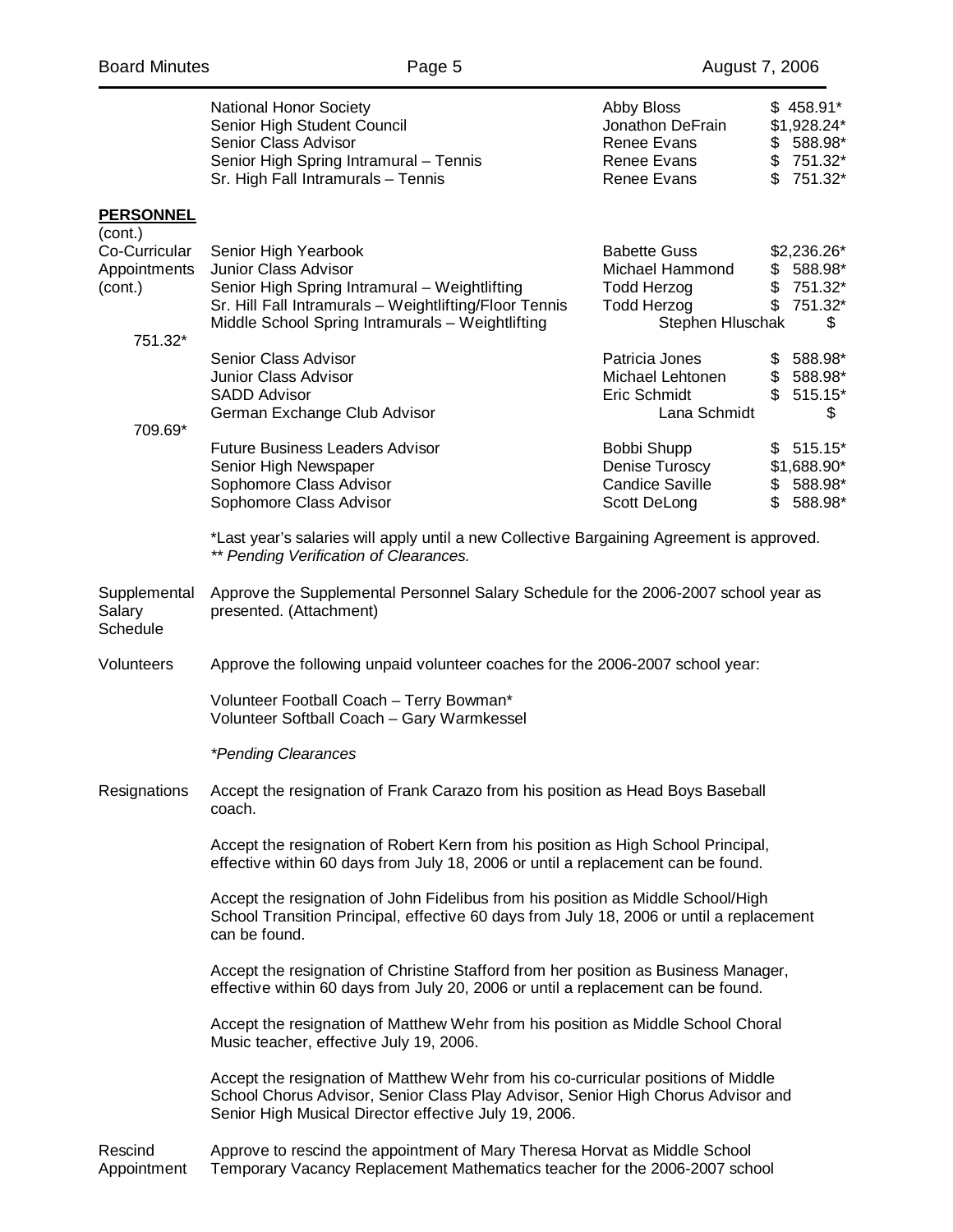|                                                            | year. She has accepted permanent employment with another school district.                                                                                                                                                                                                                          |
|------------------------------------------------------------|----------------------------------------------------------------------------------------------------------------------------------------------------------------------------------------------------------------------------------------------------------------------------------------------------|
|                                                            | Approve to rescind the appointment of Mike Feifle as Assistant Football Coach for the<br>2006-2007 school year.                                                                                                                                                                                    |
| Retirement                                                 | Accept the retirement request of Jennifer Schlegel from her position as Second Grade<br>teacher at Peters Elementary School, effective the end of the day on June 16, 2006, at<br>which time she began her retirement from Northern Lehigh School District after 28<br>years of service.           |
| <b>PERSONNEL</b>                                           |                                                                                                                                                                                                                                                                                                    |
| (cont.)<br>Retirement<br>(cont.)                           | Accept the retirement request of Carol Sell from her position as Office Aide at Peters<br>Elementary School, effective the end of the day on June 16, 2006, at which time she<br>began her retirement from Northern Lehigh School District after 22 years of service.                              |
| Senior High<br>senior                                      | Approve to appoint Diana Beltran as the Administrative Detention Supervisor in the                                                                                                                                                                                                                 |
| Detention<br>Supervisor                                    | Administrative high school. She will work Tuesday and Thursday from 2:30 p.m. to 4:00 p.m.<br>throughout the 2006-2007 school year that warrants detention coverage. Salary will be<br>\$20.00* per hour worked.                                                                                   |
|                                                            | *Last year's hourly rate will apply until a new Collective Bargaining Agreement is<br>approved.                                                                                                                                                                                                    |
| Middle School<br>Administrative<br>Detention<br>Supervisor | Approve to appoint Veronica Scheffler as the Administrative Detention Supervisor in the<br>middle school. She will work Monday and Wednesday from 2:20 to 3:20 p.m.<br>throughout the 2006-2007 school calendar year that warrants detention coverage.<br>Salary will be \$20.00* per hour worked. |
|                                                            | *Last year's hourly rate will apply until a new Collective Bargaining Agreement is approved.                                                                                                                                                                                                       |
| Substitute<br>Senior High<br>Administrative<br>coverage.   | Approve to appoint Lisa Martinez as the Substitute Senior High Administrative Detention<br>Supervisor in the senior high school for the 2006-2007 school year, working from 2:30 p.m.<br>to 4:00 p.m. for every Tuesday and Thursday that warrants substitute detention                            |
| Detention                                                  | Salary will be \$20.00* per hour worked.                                                                                                                                                                                                                                                           |
| Supervisor                                                 | *Last year's hourly rate will apply until a new Collective Bargaining Agreement is approved.                                                                                                                                                                                                       |
| Saturday<br>Detention<br>Monitor                           | Approve to appoint Patricia Eby-Manescu as the Secondary Saturday Detention Monitor<br>for the middle school and senior high school for the 2006-2007 school year, working<br>3 hours every Saturday that warrants detention coverage. Salary will be \$20.00* per<br>hour worked.                 |
|                                                            | *Last year's hourly rate will apply until a new Collective Bargaining Agreement is<br>approved.                                                                                                                                                                                                    |
| Substitute<br>Monitor                                      | Approve to appoint Diana Beltran as the Substitute Secondary Saturday Detention                                                                                                                                                                                                                    |
| Saturday<br>Detention<br>Monitor                           | for the middle school and senior high school for the 2006-2007 school year,<br>working as a substitute for 3 hours every Saturday that warrants substitute detention<br>coverage. Salary will be \$20.00* per hour worked.                                                                         |
|                                                            | *Last year's hourly rate will apply until a new Collective Bargaining Agreement is<br>approved                                                                                                                                                                                                     |
| School<br>Dentist                                          | Approve to appoint Dr. Harry Schleifer of Professional Dental Associates as the school<br>dentist for the 2006-2007 school year at the quoted fee of \$1.00 per student.                                                                                                                           |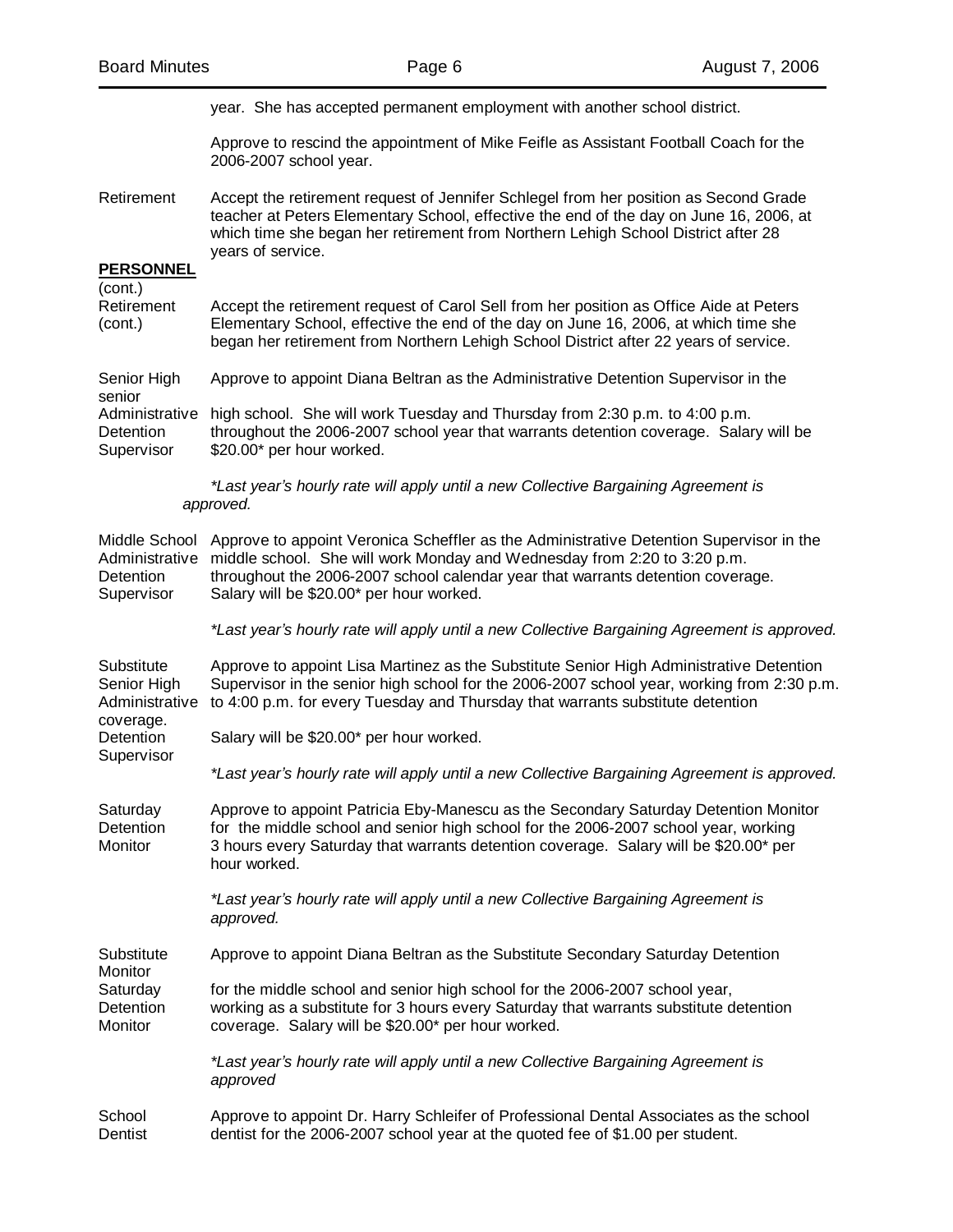| <b>Board Minutes</b> | Page 7                                                                                                                                                                                                                                         | August 7, 2006 |
|----------------------|------------------------------------------------------------------------------------------------------------------------------------------------------------------------------------------------------------------------------------------------|----------------|
| Football<br>provide  | Approve to appoint Allentown Sports Medicine and Human Performance Center to                                                                                                                                                                   |                |
| Game<br>Physician    | football game physicians for the 2006-2007 school year at a quoted fee of \$70.00<br>per game.                                                                                                                                                 |                |
| School<br>the        | Approve to appoint Dr. Sally Rex as school physician for the 2006-2007 school year at                                                                                                                                                          |                |
| Physician            | same quoted rates as the 2005-2006 school year. It is also recommended that<br>Allentown Sports Medicine be employed as athletic sports physical doctors to assist with<br>possible conflicts that may arise in scheduling athletic physicals. |                |

### **PERSONNEL**

(cont.) Salary **Acknowledge the following teachers who have completed the requirements per the** Adjustments Collective Bargaining Agreement that would entitle them to a salary increase for the 2006-2007 school year:

| Carleen Binder<br>From:<br>To: | Step 3B<br>Step $3B + 24$ <sup>*</sup> |  |
|--------------------------------|----------------------------------------|--|
| Melissa DeSocio<br>From:       |                                        |  |
|                                | Step $5B + 24$                         |  |
| To:                            | Step 5M*                               |  |

*\*This salary adjustment represents a lateral move from Bachelors to Masters on last years 2005-2006 Collective Bargaining pay schedule. Personnel will not move to the next step until a new Collective Bargaining Agreement is approved.*

 YEA: Mr. Dengler, Mr. Follweiler, Mrs. Giles, Mr. Green, Mr. Ruth, Mr. Williams, Mrs. Ganser (7)

NAY: None (0)

 Dr. Sham took a few minutes to thank Mr. Kern, Mr. Fidelibus, Ms. Stafford and Mr. Wehr for their years of service to the school district. He mentioned that these are significant people to our district that will be sorely missed. He thanked them for their support over the years and said that this school district is where it is today because of these people.

 Mr. Kern stated that he believes this is one of the greatest school districts in the Lehigh Valley. He is leaving with no anger or animosity but he is leaving with much disappointment because of the difference in philosophy. His challenge internally is what is best, not just for the tax payers, but for the kids. He will take this philosophy wherever he goes. He feels that when we need to make decisions, this should be our only concern, not necessarily the bottom line dollar. He thanked Mr. Williams for his visionary, Mr. Green for his support, and Mrs. Fedorcha and Mrs. Newman-Mankos for their outstanding mentorship. He stated that Mr. Bachman, Mr. Hrizuk, Mrs.

 Madochick, and Ms. Stafford are all outstanding sdministrators. He thanked Mrs. Nicholas, Ms. Marcincin, and Mr. Papay for their support, guidance and help. He made the promise that he will support the new administration and that there will be a smooth transition. He hopes and prays that the new administration will receive the respect and trust they so duly deserve.

Mrs. Stafford read a prepared speech. (attachment)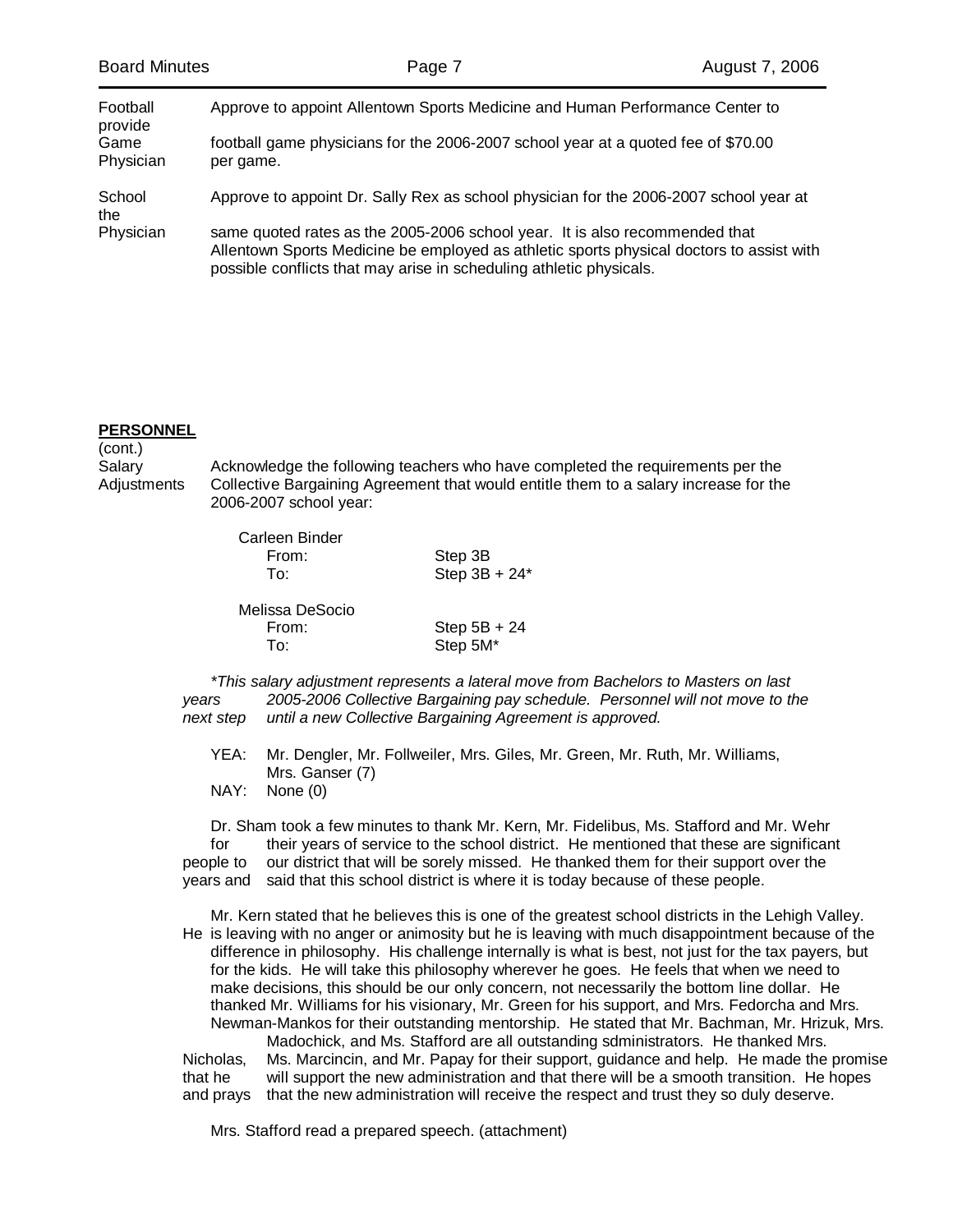Mrs. Ganser stated that the board wishes all of these administrators the best on their future endeavors. She also stated that the district welcomes the new administrators who have agreed to join the Northern Lehigh team and hopefully continue the ground work initiated by these wonderful folks and continue to strive towards the excellence in education for Northern Lehigh. There is not a doubt that these folks will be missed.

**PUBLIC** Carrie Beleno – Washington Twsp – Dr. Sham, there have been a lot of administrators leaving **COMMENT** our district. I would like to know honestly what you, and/or the board, has done to prevent this?

> Dr. Sham said that he will speak from a personal standpoint and then the board can comment. He stated he has told the board on several occasions that we need to value administrator and that administration needs to know that what they are doing is important and makes a difference. This is not something new. It began months ago and he continued to make the board aware of this. He hopes in the future that the board will consider this when they again try to rebuild a team. He stated that when you look at Maslow's hierarchy of needs one of the things that is shown in that research is that people are not necessarily driven by the need for money but by the need to feel good, secure, important, and to feel as though they make a difference, and thati s what drives peoples happiness in their positions. He feels that people did not leave for more money but because of issues that have come up. He stated that we need to grow from this. We

**PERSONNEL**

(cont.) need to grow stronger and rebuild our team and he hopes that will happen. He stated that he has done everything in his power to keep these people here. He said that they have chosen to leave and this is the right choice for them at this point. He doesn't feel that there was anything that we could have done at this point to keep them here short of the long term changes that need to take place. He said they will continue to press the issue, drive forward, make a statement to do what is right, and we need to treat people like first class citizens. He has pointed out on occasion to the board that there is a book written, *Good to Great* by Jim Collins, and in that book he talks about the 5 greatest companies in the United States. The key reason these companies are great companies is because they value people. We are in the people business and when people are not valued, it hurts an organization greatly and we need to get better at valuing people.

**CONFER-** Mr. Williams made a motion, which was seconded by Mrs. Giles, that the Board **ENCES** of Education approves the following conference items:

> Dr. Nicholas P. Sham – Lehigh University School Study Council Study Tour 2006 – sponsored by Lehigh University School Study Council – September 26-29 – Toronto, Canada – Registration, Lodging, Travel: \$1,095.00 – Meals: \$180 – Total Approximate Cost: \$1,275.00 – Funding: Superintendent's Budget

 Ellen Jane Yenser – Asperger's Syndrom: What Is It? – Sponsored by: CLIU#21 – Schnecksville, PA – August 8 & 9 – Registration: \$125.00 – Funding: IDEA

 Hali Kuntz – Asperger's Syndrom: What Is It? – Sponsored by: CLIU#21 – Schnecksville, PA – August 8 & 9 – Registration: \$125.00 – Funding: IDEA

 Laurie Newman-Mankos – Eastern PA Special Education Administrator's Conference – Sponsored by: CLIU#21 – Hershey, PA – October 18 & 19 – Lodging: \$385.00 – Travel: \$54.00 – Total Approximate Cost: \$439.00 – Funding: IDEA

 Joanne Perich – Helping Struggling Writers – Strategies for Teachers – Sponsored by CLIU #21 – Schnecksville, PA – August 16 & 17 – Registration: \$125.00 – Funding Curriculum & Instruction Budget.

 Mrs. Fedorcha asked about Mrs. McMullen and her conference request to attend the Helping Struggling Writers conference. She asked the board if they would amend their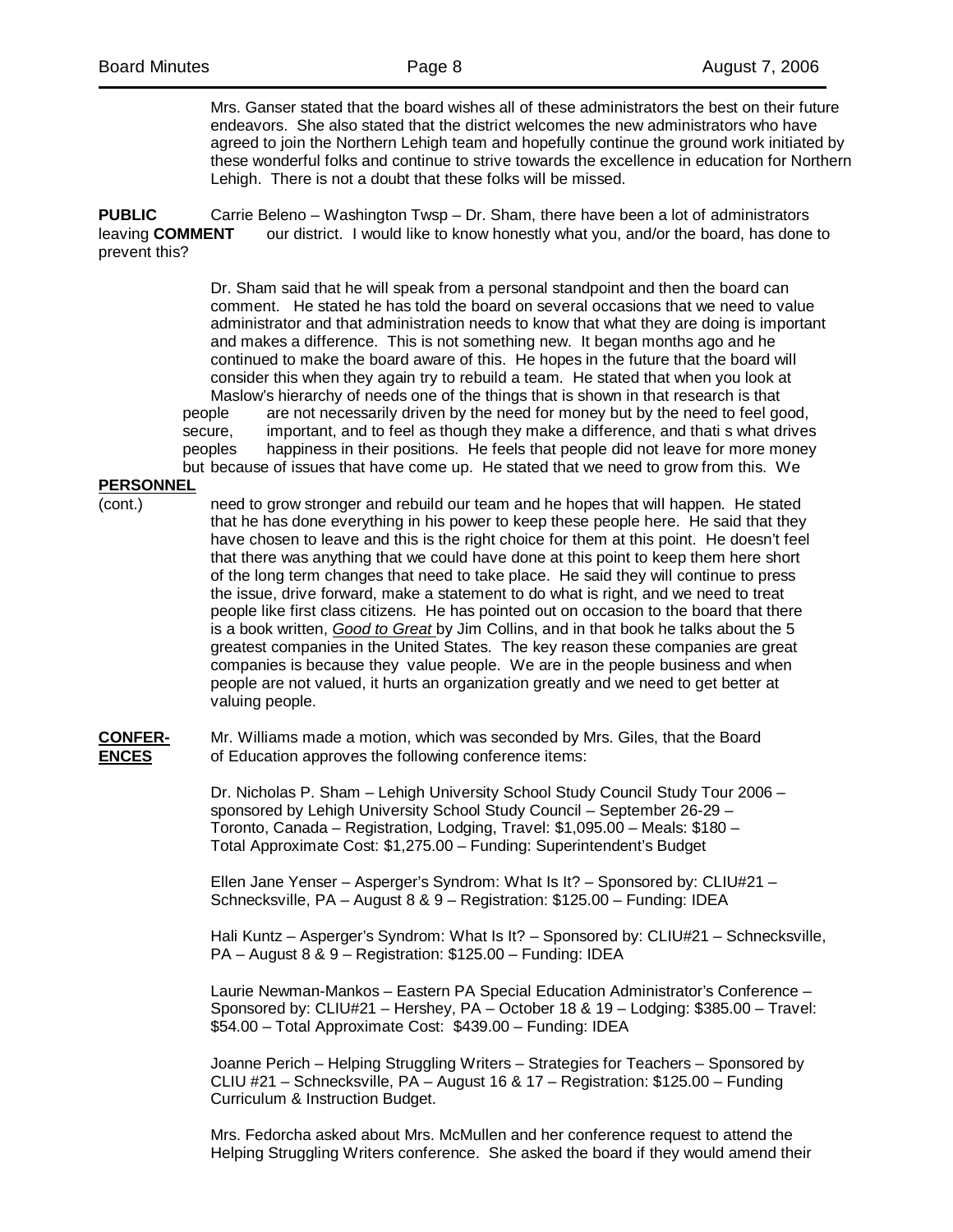motion to include Mrs. McMullen to attend that conference. Mr. Williams and Mrs. Giles amended their motion to also approve the following conference:

 Diane McMullen – Helping Struggling Writers – Strategies for Teachers – Sponsored by CLIU #21 – Schnecksville, PA – August 16 & 17 – Registration: \$125.00 – Funding Curriculum & Instruction Budget.

**PUBLIC** Donna Kulp – Washington Twsp – Dr. Sham how can you ask the board to approve **COMMENT** a conference with a dinner cruise when our district is struggling financially. How can you ask the public to support entertainment such as this?

> Dr. Sham explained that this is part of a package offered by the Lehigh University Study Council and that you can not pick and choose what items you want to attend. The cost includes everything and you can not separate items. Said if we were able to separate items, he would not elect to on the cruise because of the financial situation of the district.

**PUBLIC** Donna Kulp – Washington Twsp – Is there not another conference that you could go to **COMMENT** that would be better use of school district money?

> Dr. Sham said that Lehigh University Study School Council is one of the best educational trips offered because it involves all of the superintendents in the Lehigh Valley and it is very carefully planned.

#### **CONFER-ENCES**

| (cont.)                                            | YEA:<br>NAY:                                                                                                                                                                          | Mr. Dengler, Mr. Follweiler, Mrs. Giles, Mr. Green, Mr. Ruth, Mr. Williams,<br>Mrs. Ganser (7)<br>None $(0)$                                                                                                                                                                                                                         |  |  |
|----------------------------------------------------|---------------------------------------------------------------------------------------------------------------------------------------------------------------------------------------|--------------------------------------------------------------------------------------------------------------------------------------------------------------------------------------------------------------------------------------------------------------------------------------------------------------------------------------|--|--|
| <b>POLICY</b>                                      | Mr. Follweiler made a motion, which was seconded by Mr. Dengler, that the Board<br>of Education approves the following policy items:                                                  |                                                                                                                                                                                                                                                                                                                                      |  |  |
| Cooperative<br>Purchasing<br>Council               | Authorize the resolution to become a member of the Lehigh Valley Cooperative Purchasing<br>Council effective immediately. There is no fee associated with membership in this council. |                                                                                                                                                                                                                                                                                                                                      |  |  |
| Purchasing<br>Council<br>Representative            | Authorize Greg Derr, Director of Buildings/Grounds and Transportation to serve as Northern<br>Lehigh representative to the Lehigh Valley Cooperative Purchasing Council.              |                                                                                                                                                                                                                                                                                                                                      |  |  |
| Non-Resident<br><b>Students</b><br>Northern Lehigh | moving<br>policy #202.                                                                                                                                                                | Approve the request of parents of two students at Peters Elementary School, who are<br>into the district on or before September 29, 2006, to enroll in the<br>School District to begin the 2006-2007 school year in accordance with school board                                                                                     |  |  |
| Student-<br>Student-                               |                                                                                                                                                                                       | Approve the changes to the Elementary School and Northern Lehigh High School                                                                                                                                                                                                                                                         |  |  |
| Parent<br>Handbook<br>Changes                      | Parent Handbooks as presented.                                                                                                                                                        |                                                                                                                                                                                                                                                                                                                                      |  |  |
| Agreement of<br>Sponsorship                        |                                                                                                                                                                                       | Approve the Agreement of Sponsorship To Attend Another Pennsylvania<br>Community College for Erika Shafer, in accordance with the guidelines established<br>under Policy #912. Beginning in the Fall of 2006 she will be a fulltime student at<br>Northampton Community College to pursue her course of study as a Dental Hygienist. |  |  |
| Trip                                               | Approve the request of the Northern Lehigh High School Marching Band to travel to                                                                                                     |                                                                                                                                                                                                                                                                                                                                      |  |  |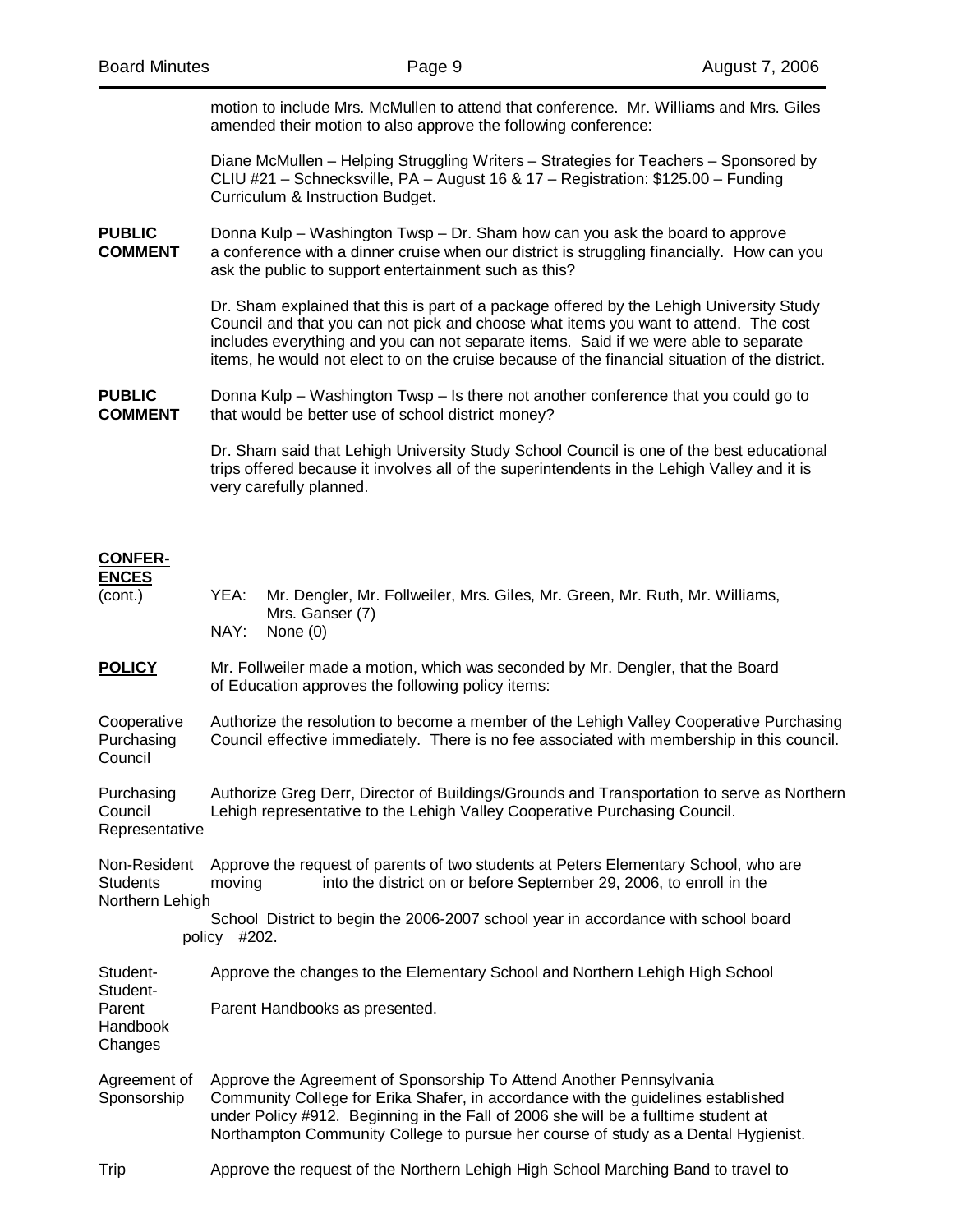and Student

| Request                                                             | Florida and perform at Disney World in the spring from April 2, 2007 through April 7,                                                                                                                                                                                                                                    |  |  |  |
|---------------------------------------------------------------------|--------------------------------------------------------------------------------------------------------------------------------------------------------------------------------------------------------------------------------------------------------------------------------------------------------------------------|--|--|--|
| 2007.                                                               | There will be no cost to the district for this trip.                                                                                                                                                                                                                                                                     |  |  |  |
| Chart                                                               | Organizational Approve the Northern Lehigh School District Organizational Chart, as presented after<br>changes. (Attachment)                                                                                                                                                                                             |  |  |  |
| Close An<br>Account                                                 | Approve the request of the senior high school to close the Class of 2006 account in<br>accordance with the Student Activities Account guidelines. The account balance is<br>\$682.90 and the Class of 2006 is recommending that the funds be transferred to the<br>Library account which is part of the Activities Fund. |  |  |  |
|                                                                     | YEA:<br>Mr. Dengler, Mr. Follweiler, Mrs. Giles, Mr. Green, Mr. Ruth, Mr. Williams,<br>Mrs. Ganser (7)<br>NAY:<br>None $(0)$                                                                                                                                                                                             |  |  |  |
| <b>CURRICU-</b><br><b>LUM AND</b><br><b>INSTRUC-</b><br><u>TION</u> | Mr. Giles made a motion, which was seconded by Mr. Follweiler, that the Board<br>of Education approves the following curriculum and instruction items:                                                                                                                                                                   |  |  |  |
| Daily Tuition<br>2007 Treatment                                     | Approve daily tuition rates for the Bethesda Day Treatment Center, Inc. The<br>Bethesda Day Agreement of Service with Bethesda was previously approved for the 2006-<br>school year on April 3, 2006.                                                                                                                    |  |  |  |
|                                                                     | YEA:<br>Mr. Dengler, Mr. Follweiler, Mrs. Giles, Mr. Green, Mr. Ruth, Mr. Williams,<br>Mrs. Ganser (7)<br>NAY:<br>None $(0)$                                                                                                                                                                                             |  |  |  |
| <u>OLD</u><br><b>BUSINESS</b>                                       | Mr. Deniger made a motion, which was seconded by Mr. Ruth, that the Board of<br>Education approves the following old business item:                                                                                                                                                                                      |  |  |  |
| Act <sub>93</sub><br>Agreement<br>2006-2010                         | Approve to accept the Act 93 Administrator Compensation Plan for Northern<br>Lehigh School District Middle Level Management Team, as presented.                                                                                                                                                                          |  |  |  |
| board                                                               | Mrs. Ganser made a statement that this is a living, working document which we have met<br>with and discussed with the group and in the event a questionable issue arises we the<br>will obtain any reasonable request for discussion in good faith and fairness.                                                         |  |  |  |
|                                                                     | Mrs. Nicholas stated that she believes that we should be taking care of our teachers first<br>before the Act 93 agreement is agreed upon.                                                                                                                                                                                |  |  |  |
|                                                                     | YEA:<br>Mr. Dengler, Mr. Follweiler, Mrs. Giles, Mr. Green, Mr. Ruth, Mr. Williams,<br>Mrs. Ganser (7)<br>None (0)<br>NAY:                                                                                                                                                                                               |  |  |  |
| <b>FINANCIAL</b>                                                    | Mr. Green made a motion, which was seconded by Mr. Ruth, that the Board of<br>Education approves the following financial items:                                                                                                                                                                                          |  |  |  |
| May ment Portfolio                                                  | Cash Manage- Approve the Arthurs Lestrange Cash Management Portfolio for the month of<br>& June 2006.                                                                                                                                                                                                                    |  |  |  |
| PC Abate-<br>ments and<br>Exonerations                              | Approve abatement/exoneration requests of per capita taxes, for the residents that fall within<br>the guidelines, as presented.                                                                                                                                                                                          |  |  |  |
| <b>NLHS</b><br>Scholarship                                          | Approve the Northern Lehigh High School Scholarship Account Fund Statement for the month<br>of June 2006.                                                                                                                                                                                                                |  |  |  |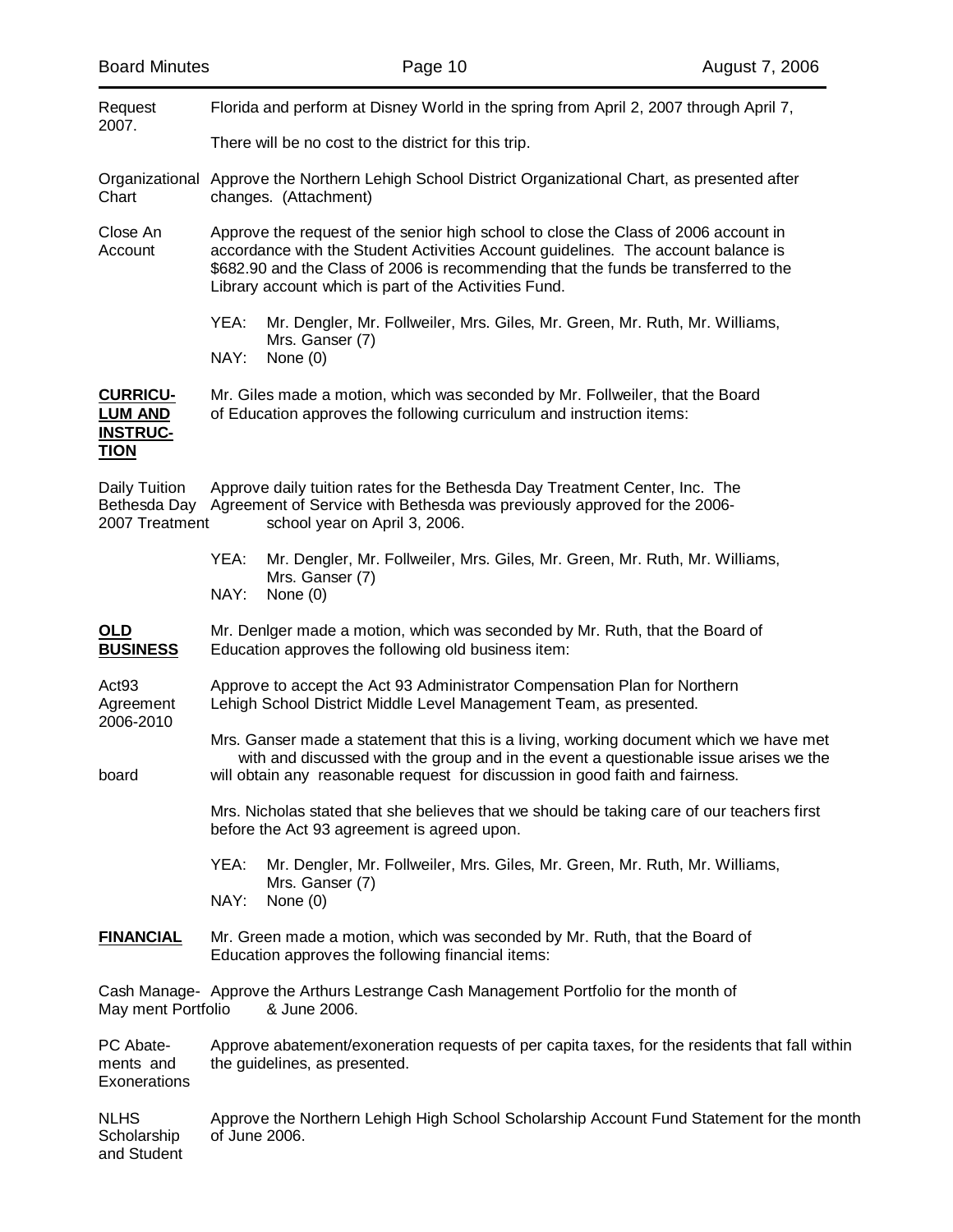| <b>Board Minutes</b>                                      | Page 11                                                                                                                                                                                                                                                                                                                                                                                                                                                                | August 7, 2006 |
|-----------------------------------------------------------|------------------------------------------------------------------------------------------------------------------------------------------------------------------------------------------------------------------------------------------------------------------------------------------------------------------------------------------------------------------------------------------------------------------------------------------------------------------------|----------------|
| Activities<br>month of Account                            | Approve the Northern Lehigh High School Activities Account Fund Statement for the<br>June 2006.                                                                                                                                                                                                                                                                                                                                                                        |                |
| <b>NLMS</b><br><b>Student</b><br><b>Activities Acct</b>   | Approve the Northern Lehigh Middle School Student Activities Account Fund Statement<br>for the month of June 2006.                                                                                                                                                                                                                                                                                                                                                     |                |
| Lease<br>Agreement<br>Desktop<br>Computers                | Approve the lease of one hundred and twenty four (124) desktop computers, to replace the<br>existing outdated classroom computers in the High School, Middle School and Peters<br>Elementary from California First Leasing Corporation 18201 Von Karman Avenue, Suite 800<br>Irvine, CA 92612 for \$46,567.55 per year with a lease term of 36 months and a one (\$1) dollar<br>buyout option at end of the lease. Funds to come from the 2006-2007 Technology Budget. |                |
| Analysis<br>Services Act I<br>are Tax Study<br>Commission | Enter into an agreement with Arthurs, Lestrange & Company, Inc. to provide analysis<br>services required by Act 1 for a Tax Study Commission. Services included in the analysis<br>outlined on the document, as presented. The fee associated with this service is \$2,500.                                                                                                                                                                                            |                |

### **FINANCIAL**

(cont.)

Awarding Approve the awarding of bids for diesel fuel and unleaded gasoline with a contract period<br>Bid Diesel from July 1, 2006 – June 30, 2007. from July 1, 2006 – June 30, 2007.

and<br>Unleaded **Gasoline** 

Award to Farm & Home as follows:

|                      | <b>High Sulphur</b> |                        | <b>Low Sulphur</b> |                        | <b>Unleaded</b><br><b>Gasoline</b> |
|----------------------|---------------------|------------------------|--------------------|------------------------|------------------------------------|
|                      | Regular             | Winter<br><b>Blend</b> | Regular            | Winter<br><b>Blend</b> |                                    |
| Fluctuating<br>Base* | 2.7300              | 2.7500                 | 2.7400             | 2.7600                 | 2.7590                             |

\* Price changes determined by Farm & Home Macungie rack posting on the day of delivery.

 YEA: Mr. Dengler, Mr. Follweiler, Mrs. Giles, Mr. Green, Mr. Ruth, Mr. Williams, Mrs. Ganser (7) NAY: None (0)

# **LEGAL**

**CORR-** Mrs. Ganer mentioned again that she received an anonymous letter and because it was not **ESPON-** signed that she can not comment back to the person who wrote the letter. **DENCE**

**INFOR-** Minutes of the Carbon Lehigh Intermediate Unit 21 Board of Directors meetings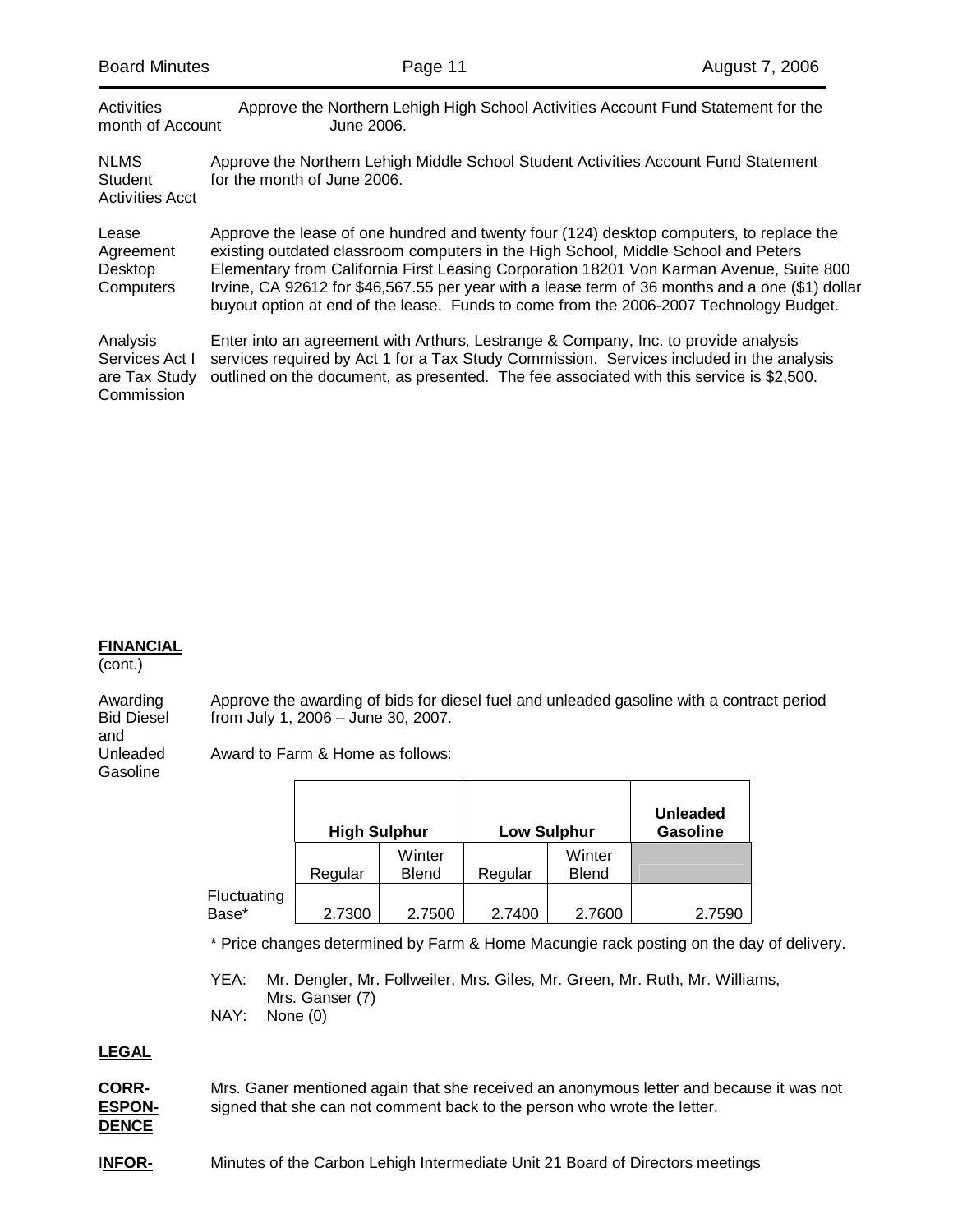are

**MATION** held on May 15, June 19 and July 6, 2006.

 Minutes of the Washington Township Board of Supervisors meetings held on May 9, 2006 and June 13, 2006.

 Minutes of the Borough of Slatington Parks & Recreation Commission meeting held on June 19, 2006.

 Minutes of the Lehigh Carbon Community College Board of Trustees Meetings held on June 1, 2006 and July 6, 2006.

 Minutes of the Lehigh Career and Technical Institute Joint Operating Committee meeting held on May 24, 2006 and the LCTI Director's Report for June 2006.

**RECOG-** Mr. Kern wanted to thank Dr. Sham for his vision, support, being a crying towel, and a **NITION OF** whipping person. He said that Dr. Sham has created so many opportunities for **GUESTS** people to grow in this district and he doesn't believe the community, or this board, understands what a valuable gem he has been educational for this district.

Carrie Beleno – Washington Twsp – Through my observation I am disappointed

that the board did not clap. She would like a copy of the Act93 agreement when

it is signed.

 Marci Sipos – Washington Twsp – I have a third grader and a sixth grader. I have one question for the board. We have the best teachers. We have the best administration. Are you going to allow them to be her through my children's education here at Northern Lehigh? Secondly, when asked if you wanted to make a comment about the resignations, no body commented no body said anything. What else would the board like to say about Mr. Kern leaving and are you going to continue to run our administrators out of this district? You

elected here and it is not a given that you will be here for your next tenure. I don't care who would like to answer that, it doesn't matter.

# **RECOG-NITION OF**

**GUESTS** Mrs. Ganser asked if someone would like to answer that. (cont.)

 Mr. Williams said that it is very difficult to talk about individuals who are leaving and why they are leaving. A

lot of this stuff is confidential. People being upset and why they are upset, salary

 issues, contract issues this stuff is not allowed to be discussed. He understands why the public is upset. He stated that there was not one person on the board that said, "Boy, I'm glad we got rid of Mr. Kern." Everybody is extremely sorry to see him go. He stated, we are elected and we are trying to do the best we can. None of us can do everything perfectly. We certainly can strive for it. Just a few short months ago when we ran we talked to many people and never were we asked, "What are you going to do for this or that?" People only wanted to talk about taxes. There still is a huge portion of this community that only cares about their taxes. We understand that taxes can't be the only reason we approve or disapprove something. I think every decision we make we have to look at what is best for this district as a whole. He expects the staff, administration, and superintendent to say that all of our decisions have to be made based on what is best for the kids education. Reality is, that can not be the only thing we think about. When a decision is made, somewhere in the back of our minds, there has to be a balancing act between what we need for the district but we also need to take into account the tax payers of this district. I disagree

with Mr. Kern about what is best for the kids being the only factor in our decision. I do believe that every school board member up here still cares about the kids education and wants to do what is best but we also need to balance between that and taxes.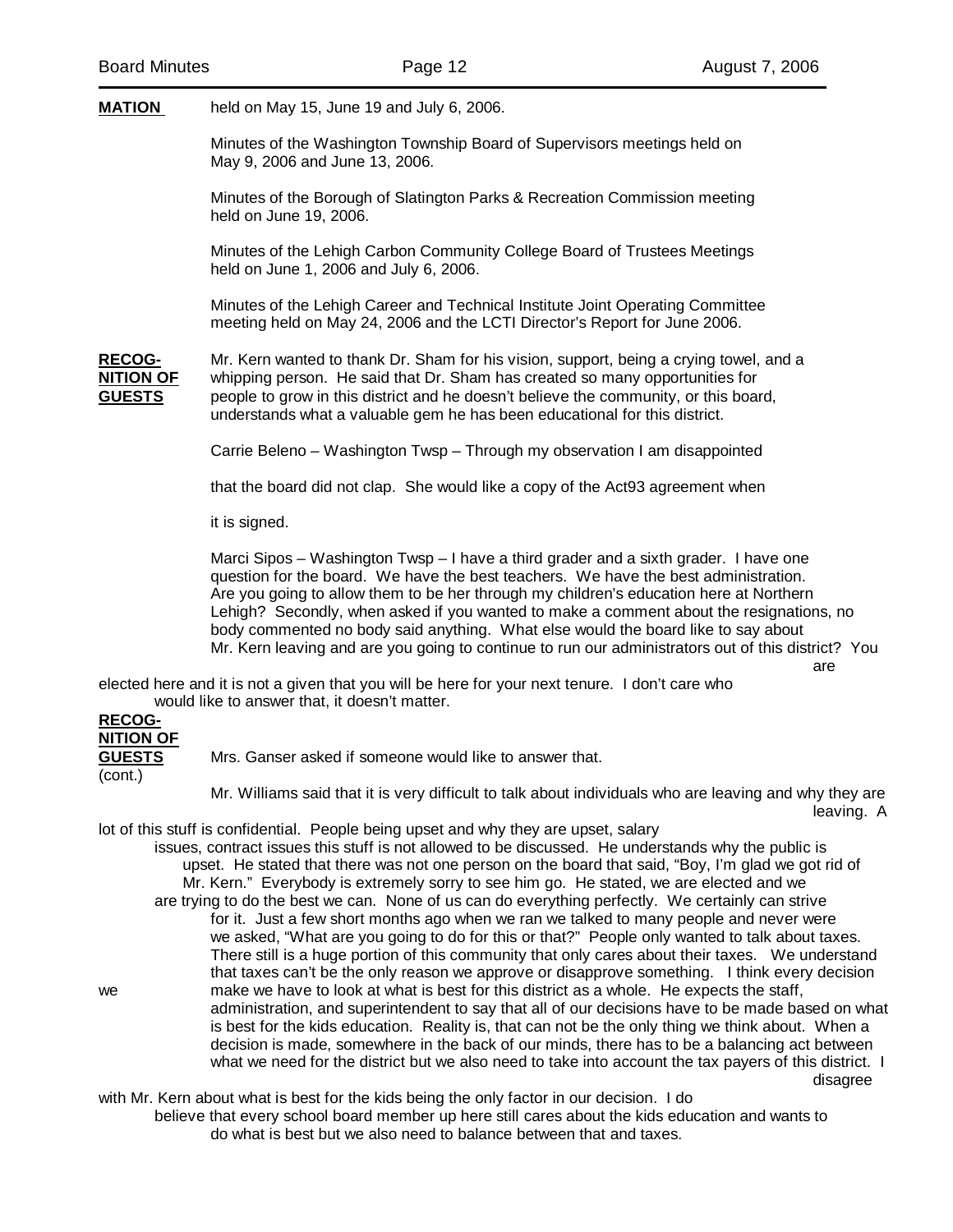|                                                                                                                                                                                                                          | Joan Varllek – Slatington – She said she understands what the board is going through having<br>been a past board member herself. She also understands about the balance between education<br>and taxes. She went on to say that when you see the amount of exodus that you are seeing right<br>now you                                                                                                                                                                                                                                                                                                                                                                                                                                                                                                                                                                                                                         |
|--------------------------------------------------------------------------------------------------------------------------------------------------------------------------------------------------------------------------|--------------------------------------------------------------------------------------------------------------------------------------------------------------------------------------------------------------------------------------------------------------------------------------------------------------------------------------------------------------------------------------------------------------------------------------------------------------------------------------------------------------------------------------------------------------------------------------------------------------------------------------------------------------------------------------------------------------------------------------------------------------------------------------------------------------------------------------------------------------------------------------------------------------------------------|
|                                                                                                                                                                                                                          | really have to take a serious look. If that kind of exodus was happening in industry the<br>person who was managing people would be gone. This is an indication that something is seriously<br>wrong. She doesn't know what it is because she is not privy to it but we are really loosing ideal<br>administrators and teachers. This district has come a long. Northern Lehigh use to be known as<br>that country                                                                                                                                                                                                                                                                                                                                                                                                                                                                                                             |
| school up north but that has changed. Our AYP scores should be published and<br>applauded. She is not seeing any encouragement. Something is truly going wrong and she hopes<br>the board is going to take a look at it. |                                                                                                                                                                                                                                                                                                                                                                                                                                                                                                                                                                                                                                                                                                                                                                                                                                                                                                                                |
| to                                                                                                                                                                                                                       | Mrs. Ganser stated that she appreciates everyone's comments as she hopes the rest of the<br>board and administrators does. Personally she would like to say this is not an easy task and<br>repeating what Mr. Williams said everyone on this board has education in mind and they do have<br>balance so many different things. The thing that she finds unfortunate is that the board is always<br>made out to                                                                                                                                                                                                                                                                                                                                                                                                                                                                                                                |
|                                                                                                                                                                                                                          | be the bad guys and that's not always true. There's a different group of people here<br>tonight and if they were discussing a different topic there would be a different group. When the<br>board is making these decisions, or any decisions for the school district, they have to play a balance<br>between the issue and every detail. Unfortunately when they do this some people feel they are<br>interfering but she thinks it's them trying to grasp an understanding of things much better. No                                                                                                                                                                                                                                                                                                                                                                                                                         |
| doubt<br>to                                                                                                                                                                                                              | the district is loosing some important people. On the other hand the district can not force anyone<br>stay and the board wishes them the best of luck. She stated that she is looking forward to helping<br>rebuild a team. It will be a difficult task but it is something everyone has to look positive towards                                                                                                                                                                                                                                                                                                                                                                                                                                                                                                                                                                                                              |
| and                                                                                                                                                                                                                      | not dwell on the negative. Northern Lehigh does have a gem of a school district. It is not the<br>intention of any of the board members to put anyone down or condemn them for what they are<br>doing. The board feels this school district has made great strides towards being a better place and<br>they hope they can continue that.                                                                                                                                                                                                                                                                                                                                                                                                                                                                                                                                                                                       |
| that                                                                                                                                                                                                                     | Laurie Newman-Mankos stated that Northern Lehigh has an incredible administration team and<br>some days that is the only thing that gets them through the day. Dr. Sham is the one that keeps<br>them going some days when they think they are going to drown. She stated that Mrs. Ganser said<br>comments are not meant to hurt people or they can't keep people from going, then she guesses<br>staff members are suppose to ignore the comments that are said out loud, behind their backs, in<br>front of their faces and the cruel things and the sarcastic comments and staff is suppose to ignore<br>all that. She said they are adults and they are professionals and they will try to do that but they are<br>trying to hold on the best they can. She continued saying, the district is losing Mr. Kern, Mr.<br>Fidelibus, Ms. Stafford, Mr. Geiger and Mr. Bertolino, great teachers and aides and the district is |
| <b>RECOG-</b><br><b>NITION OF</b>                                                                                                                                                                                        |                                                                                                                                                                                                                                                                                                                                                                                                                                                                                                                                                                                                                                                                                                                                                                                                                                                                                                                                |
| <b>GUESTS</b><br>(cont.)                                                                                                                                                                                                 | going to loose a lot more. Northern Lehigh had an administrative team that was so incredibly tight<br>and worked so well together but when is it going to stop and what is the group going to do to stop it.<br>That is what she is worried about. Staff members are holding on so tight each day and all they                                                                                                                                                                                                                                                                                                                                                                                                                                                                                                                                                                                                                 |
| need<br>stay<br>them.                                                                                                                                                                                                    | is encouragement from the board. Staff members are doing the best they can and they want to<br>here. They are loyal to the district. They need some help from the board. She said that Greg is<br>doing everything he can but employees need some outward signs that the board is supporting<br>They need that from the board and that is what everyone is asking. She is saying this with all due<br>respect, they just need some outward signs. That's all they need.                                                                                                                                                                                                                                                                                                                                                                                                                                                        |
| <b>ADJOURN-</b>                                                                                                                                                                                                          | Mr. Williams made a motion, which was seconded by Mr. Dengler, that the regular meeting                                                                                                                                                                                                                                                                                                                                                                                                                                                                                                                                                                                                                                                                                                                                                                                                                                        |

of<br><u>MENT</u> the Northern Lehigh Board of School Directors is adjourned at 8:45 p.m.